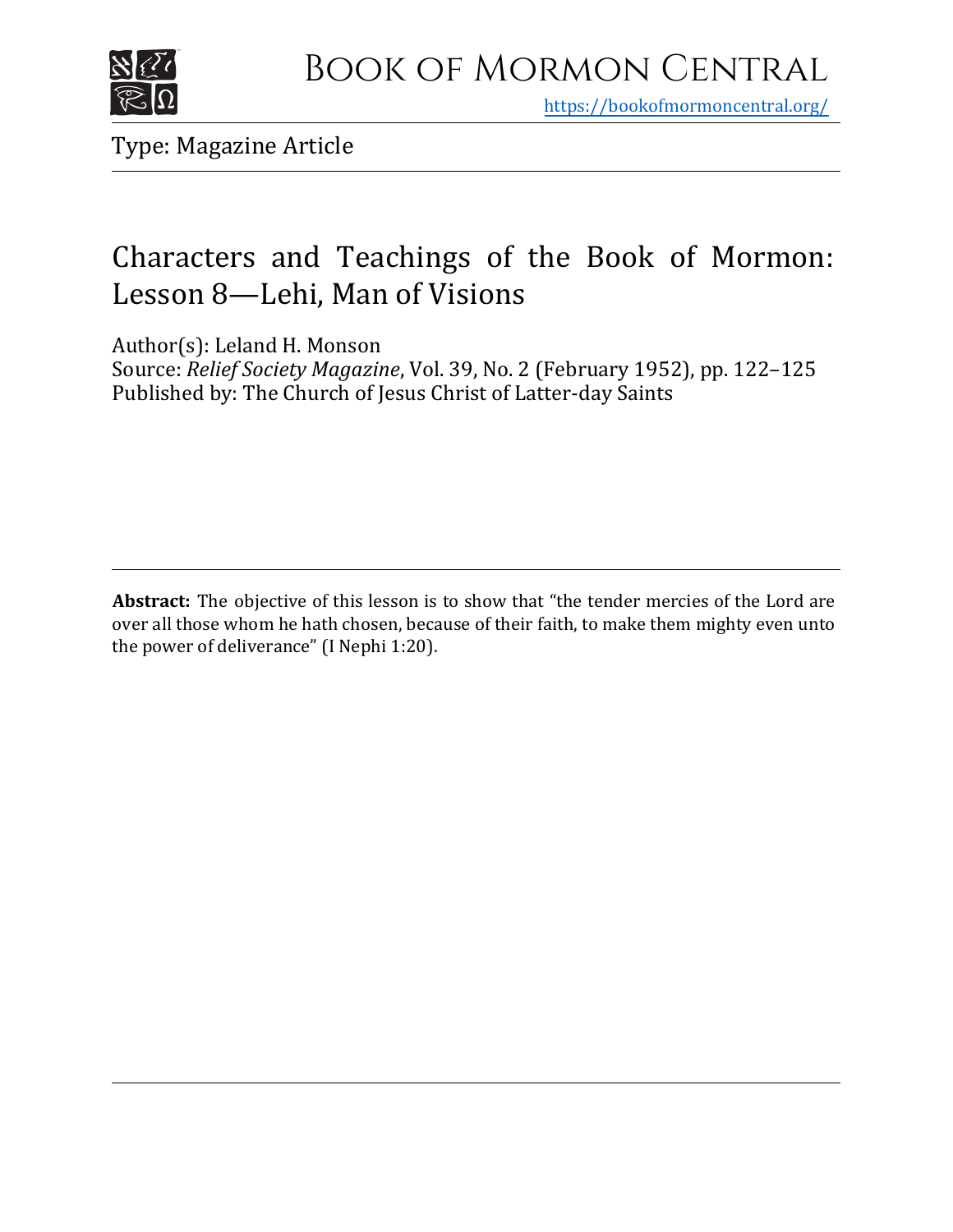

# $\partial$ *heology*—Characters and Teachings of The Book of Mormon

## Lesson 8—Lehi, Man of Visions

## *Elder Leland H. Monson*

(Text: The Book of Mormon: I Nephi, chapters 1-8.)

### For Tuesday, May 6, 1952

Objective: To show that "the tender mercies of the Lord are over all those whom he hath chosen, because of their faith, to make them mighty even unto the power of deliverance" (I Nephi 1:20).

**IT** was in the first year of the reign of Zedekiah, ruler of the kingdom of Judah, that many prophets came into Jerusalem to warn the people of the impending destruction of Jerusalem unless the people repented of their sins.

Even earlier than the reign of Zedekiah in Jerusalem, the Hebrews had heard the warning voice of a great Old Testament prophet. Isaiah preached political and ecclesiastical reform near the end of the eighth century b.c. He could see the approaching downfall of Jerusalem. Time after time, he addressed the people who thronged the streets of Jerusalem. The Assyrians, he insisted, had been permitted to waste and plunder Palestine because of the wrongdoing of the people of the kingdom of Israel.

Another prophet, this one living within the reign of Zedekiah, was Jeremiah. Reform was the one thing needful for the salvation of Israel. But his message went unheeded. He was persecuted and imprisoned.

Ezekiel, another Old Testament prophet of the period, did much of his preaching between 592 B.c. and 586 b.c. Like Jeremiah, he predicted the utter destruction of Jerusalem unless the people repented. He taught that men were individually accountable to God, and called upon each one to examine his own heart.

The great patriarch of The Book of Mormon, Lehi, felt as these other prophets, that the crying need of Jerusalem was for individual repentance. Called by God as one of the great prophets of this twilight period of Jewish nationalism, he felt his responsibility keenly. He prayed to the Lord with a sincere heart in behalf of his people.

In answer to his prayer "there came a pillar of fire and dwelt upon a rock before him; and he saw and heard much" (I Nephi 1:6). Quaking and trembling with fear, he re

Page 122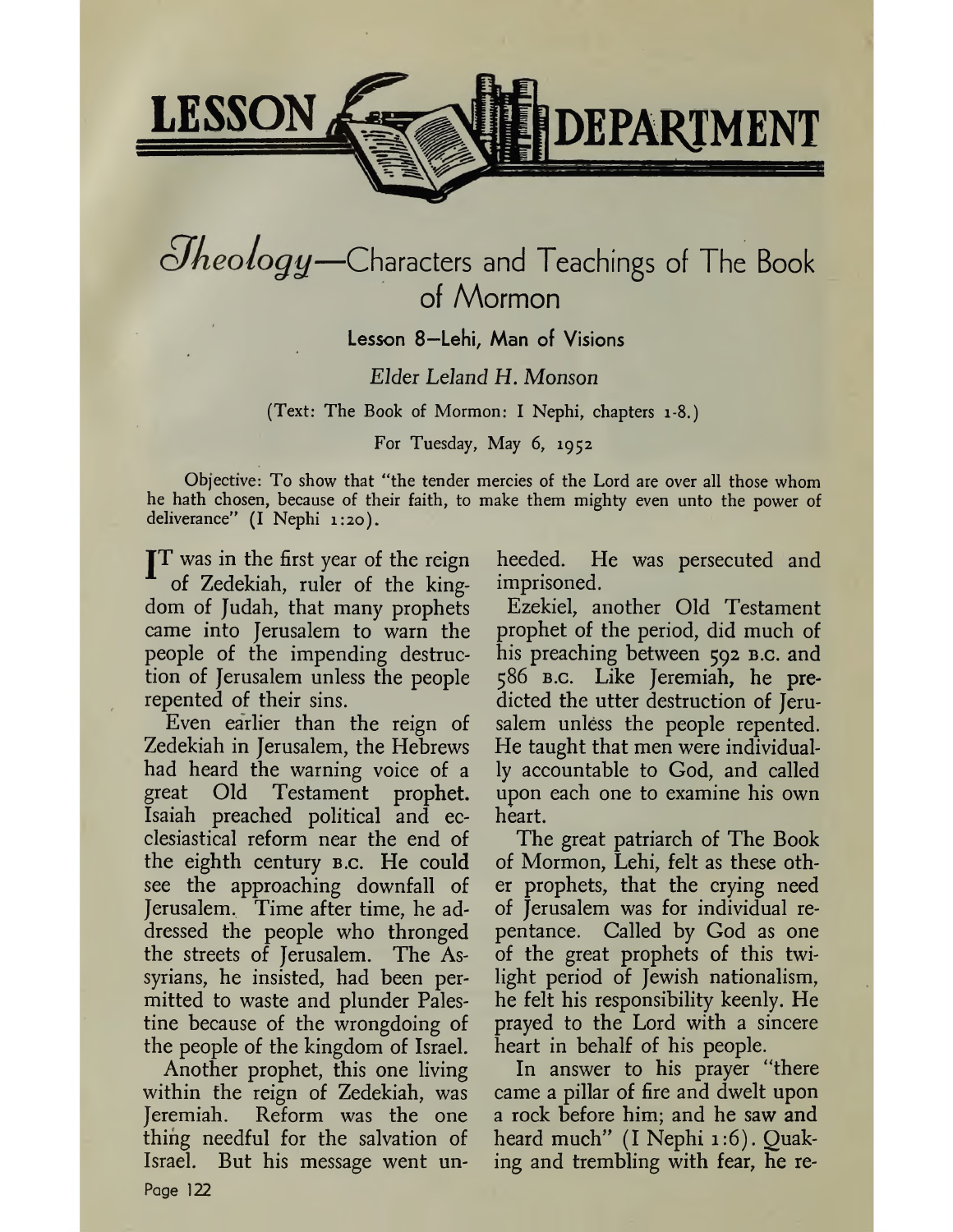#### **LESSON DEPARTMENT 123**

turned to his house in Jerusalem, cast himself upon his bed,

. . . and was carried away in a vision, even that he saw the heavens open and he thought he saw God sitting upon his throne, surrounded with numberless concourses of angels in the attitude of singing and praising their God. ... He saw one descending out of the midst of heaven, and he beheld that his luster was above that of the sun at noon-day. And he also saw twelve others following him, and their brightness did exceed that of the stars in the firmament  $(I \nNephi 1:8, 9)$ .

The first one came and stood before Lehi, handed him a book, and bade him read. He was filled with the Spirit of the Lord, and he read, "Wo, wo, unto Jerusalem, for I have seen thine abominations!"  $(I \quad Nephi \quad 1:13)$ . Many things did Lehi read concerning Jerusalem, that it should be destroyed, and that many of the people should perish by the sword, and that many others should be taken into captivity in Babylon.

Lehi went forth among the Jews and prophesied concerning those things which he had both seen and heard. To them he testified of their wickedness and abominations. The Jews mocked him and sought to take his life, but, as Nephi wrote: "The tender mercies of the Lord are over all those whom he has chosen, because of their faith, to make them mighty even unto the power of deliverance" (I Nephi  $1:20$ ).

The Lord commanded Lehi in a dream that he should depart with his family into the wilderness. Obedient to this commandment, Lehi took his family, provisions, and tents, and departed into the wilderness, leaving his house, his gold, silver, and precious things in Jerusalem. His family comprised his wife, Sariah, and sons Laman, Lemuel, Sam, and Nephi. He traveled three days in the wilderness in the borders near the Red Sea, and then pitched his tent in a valley by the side of a river of water.

There he built an altar of stones, and made an offering unto the Lord, and gave thanks.

His solicitous nature for the welfare of his family is implicit in what he said as he gazed around the little valley in which they were encamped. Observing that the river emptied into the Red Sea, he turned to his oldest son, Laman, and said:

O that thou mightest be like unto this river, continually running into the fountain of all righteousness (I Nephi 1:9).

#### And then he said to Lemuel:

O that thou mightest be like unto this valley, firm and steadfast, and immovable in keeping the commandments of the Lord  $(I \nNephi 1:10)$ .

It was from the depths of a sorrowing heart that these words came, for these two wayward sons had been complaining that their father was a visionary man who had led them out of Jerusalem to perish in the wilderness, because of the foolish imaginations of his heart. The same spirit which possessed the unbelieving Jews in Jerusalem was in these two sons. They did not believe the words of the prophets that Jerusalem was in danger of imminent destruction. Lehi, however, being filled with the Spirit of the Lord, confounded them that they did not dare to speak against him, and they did as he commanded. Nephi, however, desiring to know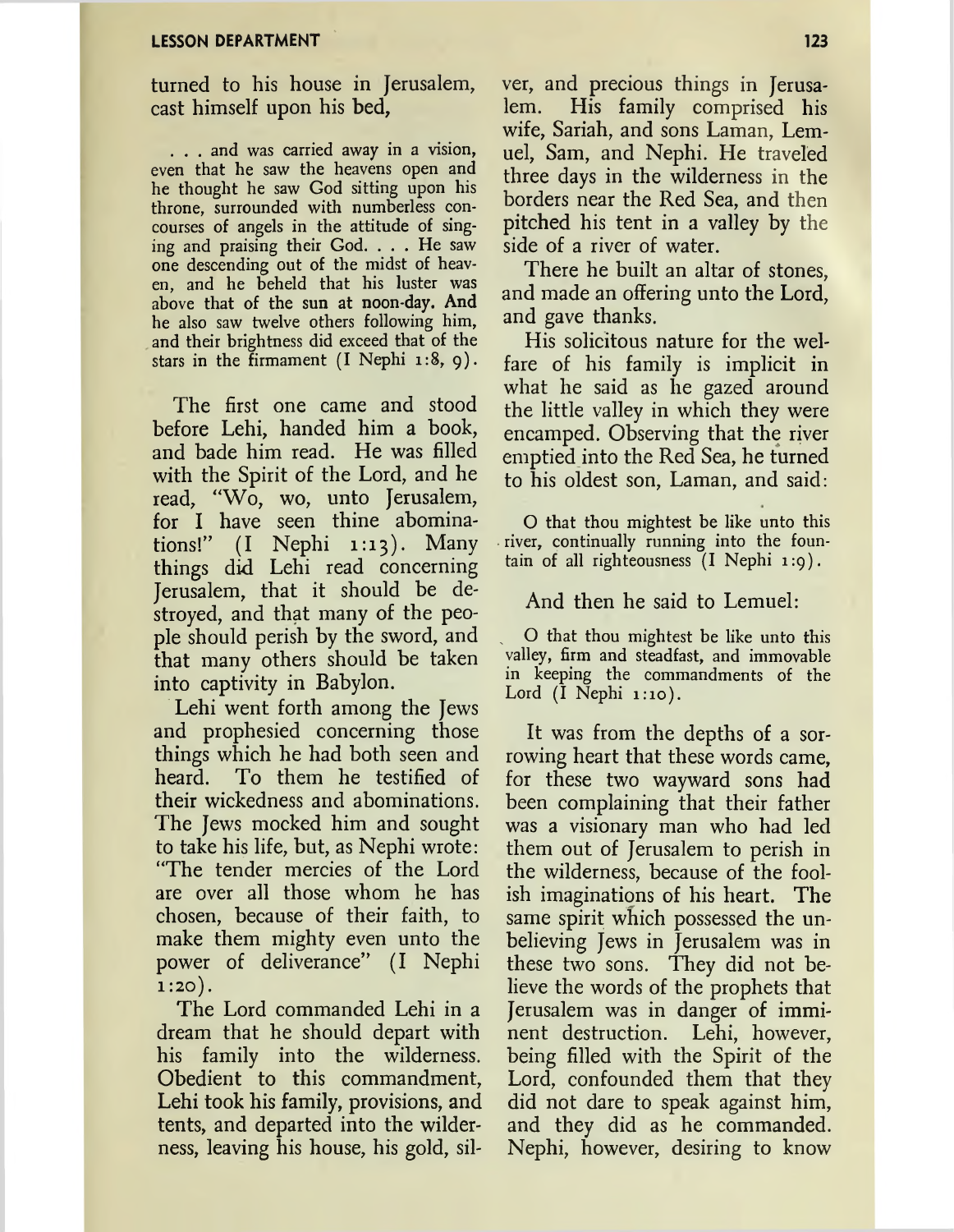the mysteries of God, cried unto the Lord and was visited by the Lord so Nephi believed the words which Lehi had spoken and Sam believed on Nephi's words.

Lehi spoke to his youngest son, Nephi, telling him that the Lord had commanded him in a dream to send Nephi and his brothers back to Jerusalem to the house of Laban for the record of the Jews and also a genealogy of Lehi's ancestors, engraven upon plates of brass. Nephi did not murmur but accepted the assignment willingly. "For I know," he said to his father, "that the Lord giveth no commandments unto the children of men, save he shall prepare a way for them that they may accomplish the thing which he commandeth them"  $(I$  Nephi 3:7). After many trying experiences, Nephi, the real leader of the group, brought his brothers back into camp with the records.

During the long absence of their sons on this sacred mission, Sariah, fearing that her sons had perished, accused Lehi of being a visionary man, saying, "Behold thou hast led us forth from the land of our inheritance, and my sons are no more, and we perish in the wilderness"  $(I$  Nephi  $5:2$ ).

Lehi comforted Sariah telling her that he knew the Lord would deliver their sons out of the hands of Laban and bring them down again into the wilderness. When they returned she agreed, "Now I know of a surety, that the Lord hath commanded my husband to flee into the wilderness" (I Nephi 5:8).

Speaking again to Lehi, the Lord commanded him that his sons should again return to Jerusalem to bring down Ishmael and his family,

to join them in the wilderness, that they might raise up seed unto the Lord in the land of promise. Ishmael's family consisted of his wife, their five daughters, two sons, and their families.

Lehi's sons were successful in persuading Ishmael and his family to accompany them into the wilderness. After a short rebellion as they journeyed in the wilderness, they arrived at the tent of Lehi, ready to go to the land of promise.

Shortly after the arrival of Ishmael and his family, Lehi announced that he had "dreamed a dream or, in other words," had seen a vision. As a result of this vision, he said, he had reason to rejoice over Sam and Nephi, for he felt that they and their seed would be righteous. But he said that he had cause to mourn because of Laman and Lemuel. He feared lest they should be cast off from the presence of the Lord.

In his dream he saw a dark and dreary wilderness. Walking through this wilderness, he prayed to the Lord. Soon he saw a large and spacious field, in which grew a tree, the fruit of which was desirable to make one happy. Lehi tasted the fruit and was filled with joy. Casting his eyes round about to discover his family, he beheld a river running along near the tree. Not far off, he saw at the head of the stream, Sariah, Sam, and Nephi standing as if they knew not whither they should go. Lehi beckoned to them. They came to him and partook of the fruit.

After locating Laman and Lemuel, Lehi invited them to partake of the fruit,. but they would not come to him.